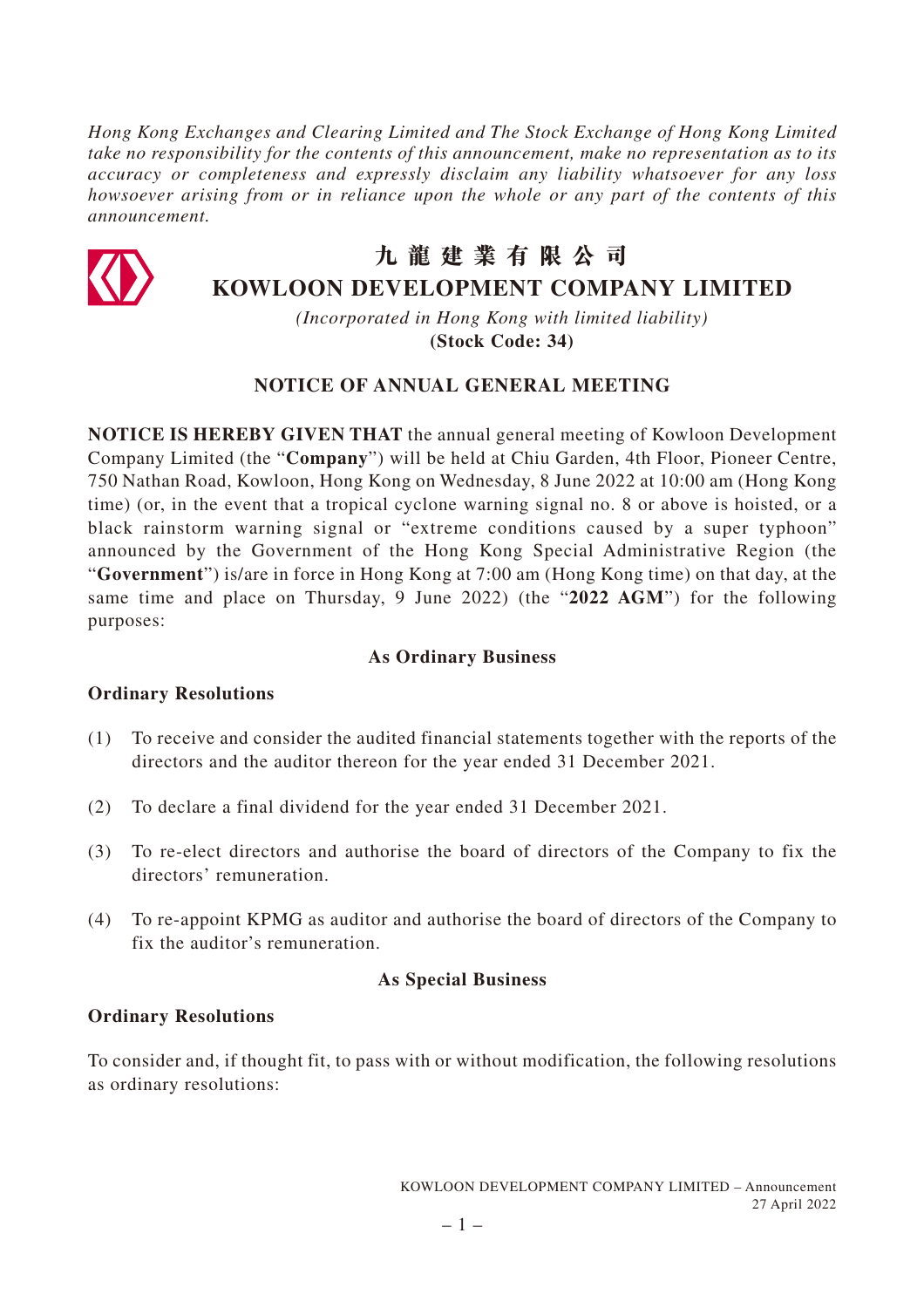## (5) "**THAT**:

- (A) subject to paragraph (C) of this Resolution and pursuant to Section 141 of the Companies Ordinance (the "**Companies Ordinance**") (Chapter 622 of the Laws of Hong Kong), the exercise by the directors of the Company (the "**Directors**") during the Relevant Period (as hereinafter defined) of all the powers of the Company to allot, issue and deal with additional shares of the Company and to make or grant offers, agreements and options (including warrants, bonds, debentures, notes and any securities which carry rights to subscribe for or are convertible into shares in the Company) which would or might require the exercise of such powers be generally and unconditionally approved;
- (B) the approval in paragraph (A) of this Resolution shall authorise the Directors during the Relevant Period to make or grant offers, agreements and options (including warrants, bonds, debentures, notes and any securities which carry rights to subscribe for or are convertible into shares in the Company) which would or might require the exercise of such powers after the end of the Relevant Period;
- (C) the total number of shares of the Company allotted or agreed conditionally or unconditionally to be allotted (whether pursuant to an option or otherwise) by the Directors pursuant to the approval in paragraph (A) of this Resolution, otherwise than pursuant to (i) a Rights Issue (as hereinafter defined), or (ii) an issue of shares upon the exercise of options granted under any share option scheme adopted by the Company, or (iii) an issue of shares as scrip dividends or similar arrangement providing for the allotment of shares in lieu of the whole or part of a dividend on shares of the Company in accordance with the Articles of Association of the Company (the "**Articles**"), or (iv) an issue of shares in the Company upon the exercise of rights of subscription or conversion under the terms of any of the securities which carry rights to subscribe for or are convertible into shares of the Company, shall not exceed 20% of the total number of the issued shares of the Company at the date of passing this Resolution (subject to adjustment in the case of any conversion of any or all of the shares of the Company into a larger or smaller number of shares in accordance with Section  $170(2)(e)$  of the Companies Ordinance after the passing of this Resolution) and the said approval shall be limited accordingly; and
- (D) for the purpose of this Resolution:

"**Relevant Period**" means the period from the passing of this Resolution until the earlier of:

- (i) the conclusion of the next annual general meeting of the Company;
- (ii) the expiration of the period within which the next annual general meeting of the Company is required by the Companies Ordinance and/or the Articles to be held; and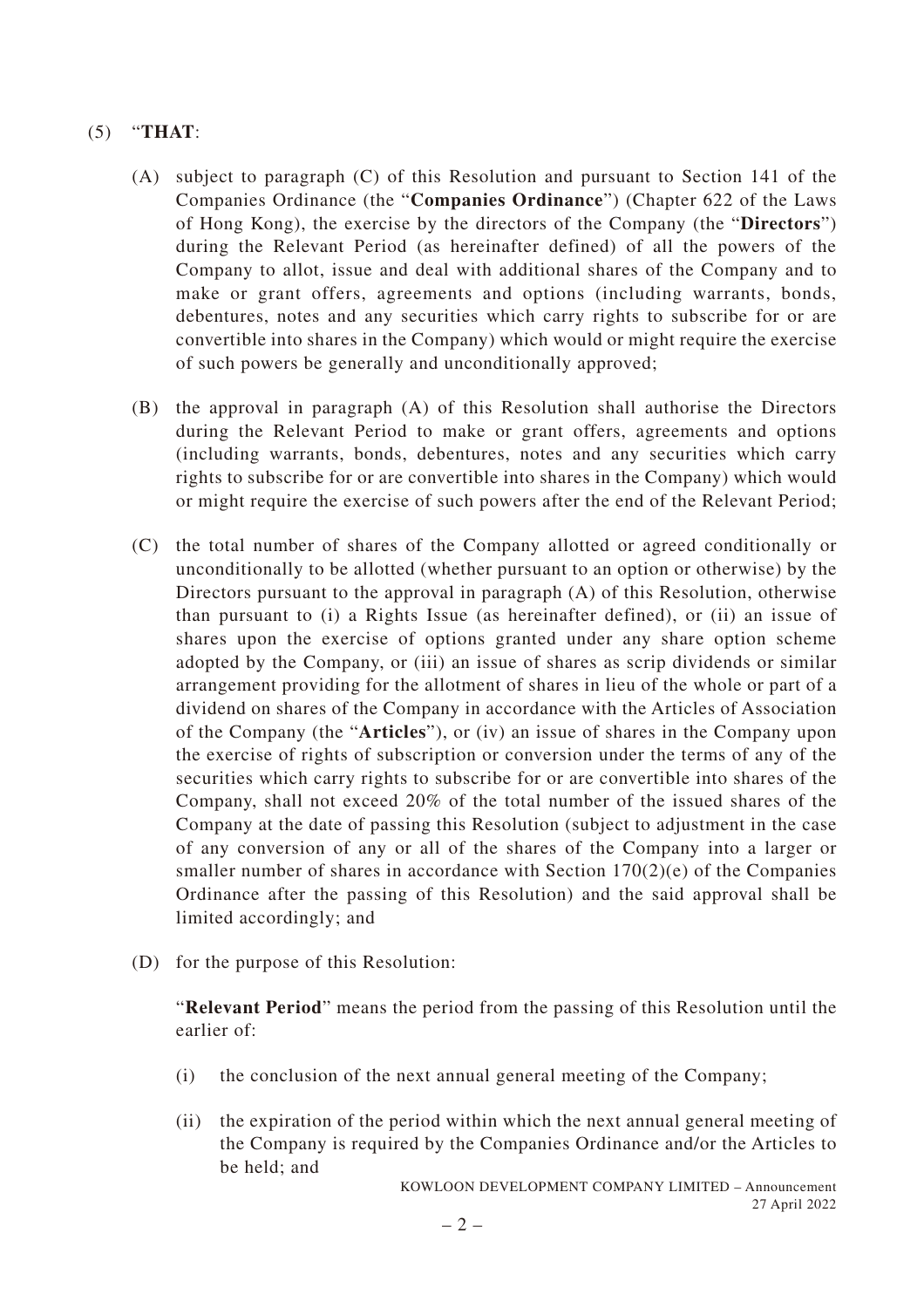(iii) the date on which the authority set out in this Resolution is revoked or varied by the Company in general meeting; and

"**Rights Issue**" means an offer of shares of the Company open for a period fixed by the Directors to holders of shares of the Company or any class thereof on the register on a fixed record date in proportion to their then holdings of such shares (subject to such exclusion or other arrangements as the Directors may deem necessary or expedient in relation to fractional entitlements or having regard to any restrictions or obligations under the laws of, or the requirements of any recognised regulatory body or any stock exchange in, Hong Kong or any territory applicable to the Company)."

(6) "**THAT**:

- (A) subject to paragraph (B) of this Resolution, the exercise by the Directors during the Relevant Period (as hereinafter defined) of all the powers of the Company to repurchase its own shares, subject to and in accordance with all applicable laws and requirements of the Rules Governing the Listing of Securities on The Stock Exchange of Hong Kong Limited (the "**Stock Exchange**"), be generally and unconditionally approved;
- (B) the total number of shares of the Company which may be repurchased on the Stock Exchange or any other stock exchange on which the shares of the Company may be listed and recognised for this purpose by the Securities and Futures Commission and the Stock Exchange under the Code on Share Repurchases pursuant to the approval in paragraph (A) of this Resolution shall not exceed 10% of the total number of the issued shares of the Company at the date of passing this Resolution (subject to adjustment in the case of any conversion of any or all of the shares of the Company into a larger or smaller number of shares in accordance with Section 170(2)(e) of the Companies Ordinance after the passing of this Resolution) and the said approval shall be limited accordingly; and
- (C) for the purpose of this Resolution:

"**Relevant Period**" means the period from the passing of this Resolution until the earlier of:

- (i) the conclusion of the next annual general meeting of the Company;
- (ii) the expiration of the period within which the next annual general meeting of the Company is required by the Companies Ordinance and/or the Articles to be held; and
- (iii) the date on which the authority set out in this Resolution is revoked or varied by the Company in general meeting."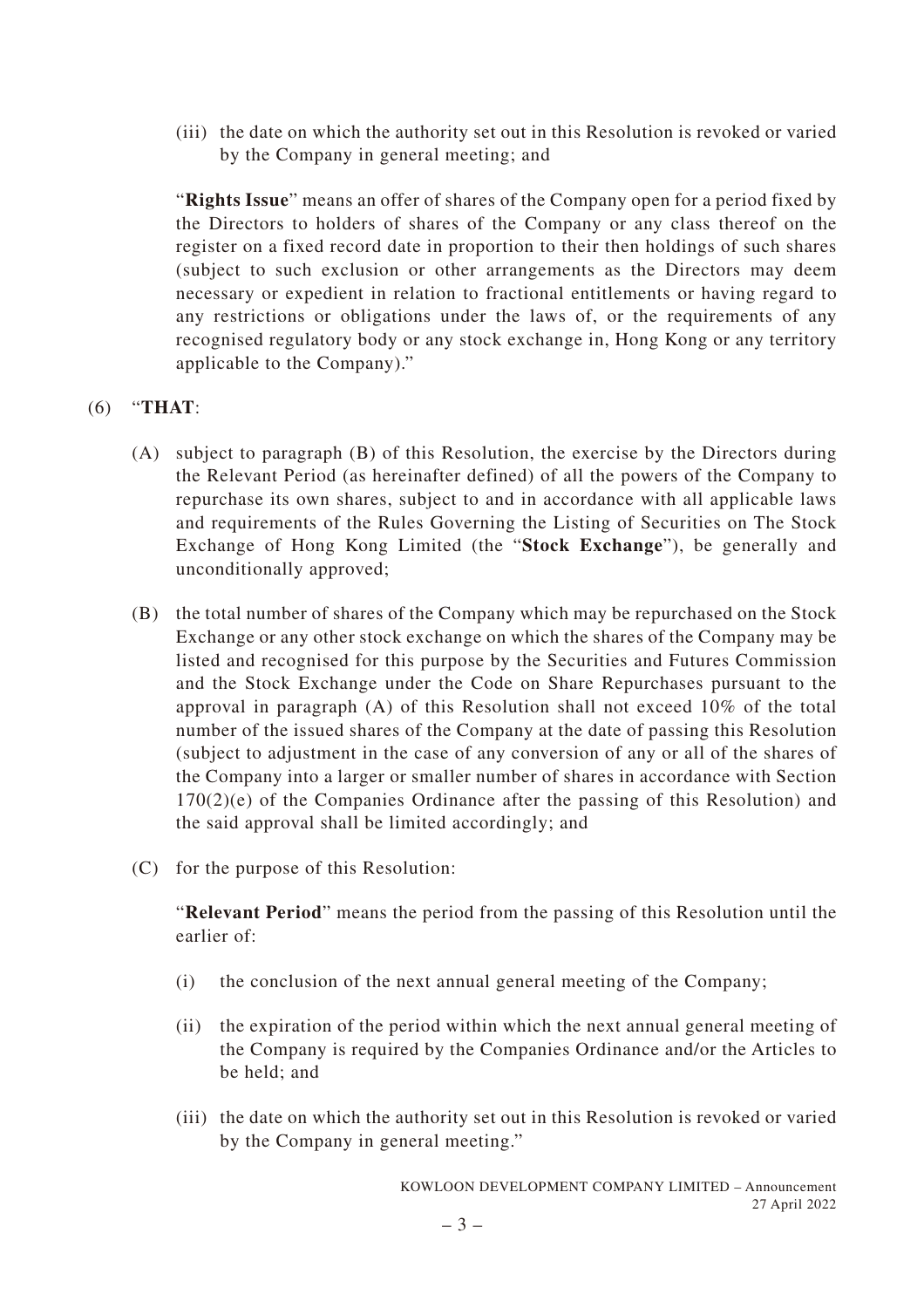(7) "**THAT** conditional upon the passing of Resolutions (5) and (6) as set out in this notice of meeting, the general mandate granted to the Directors to exercise the powers of the Company pursuant to Resolution (5) as set out in this notice of meeting be and is hereby extended by the addition thereto of an amount representing the total number of shares of the Company repurchased by the Company under the authority granted pursuant to Resolution (6) as set out in this notice of meeting, provided that such extended amount shall not exceed 10% of the total number of the issued shares of the Company as at the date of passing this Resolution (subject to adjustment in the case of any conversion of any or all of the shares of the Company into a larger or smaller number of shares in accordance with Section 170(2)(e) of the Companies Ordinance after the passing of this Resolution)."

> By Order of the Board **Kowloon Development Company Limited Lee Kuen Chiu** *Company Secretary*

#### Hong Kong, 27 April 2022

Notes:

- 1. Any shareholder entitled to attend and vote at the 2022 AGM is entitled to appoint one or more proxies to attend and, on a poll, vote instead of him/her. A proxy need not be a shareholder of the Company.
- 2. To be valid, the proxy form, together with any power of attorney or other authority under which it is signed or a notarially certified copy thereof, must be deposited at the office of the Company's share registrar, Computershare Hong Kong Investor Services Limited, at 17M Floor, Hopewell Centre, 183 Queen's Road East, Wanchai, Hong Kong, not less than 48 hours (excluding Sunday and public holidays) before the time appointed for holding the 2022 AGM or any adjournment thereof.
- 3. For the purpose of determining shareholders' eligibility to attend and vote at the 2022 AGM, the Register of Members of the Company will be closed from Thursday, 2 June 2022 to Wednesday, 8 June 2022, both dates inclusive. During the aforementioned period, no transfer of shares will be registered. In order to be eligible to attend and vote at the 2022 AGM, all transfer forms accompanied by the relevant share certificates must be lodged with the Company's share registrar, Computershare Hong Kong Investor Services Limited, at Rooms 1712-1716, 17th Floor, Hopewell Centre, 183 Queen's Road East, Wanchai, Hong Kong for registration not later than 4:30 pm (Hong Kong time) on Wednesday, 1 June 2022.
- 4. For the purpose of determining shareholders' entitlement to the proposed final dividend, the Register of Members of the Company will be closed from Thursday, 23 June 2022 to Friday, 24 June 2022, both dates inclusive. During the aforementioned period, no transfer of shares will be registered. In order to qualify for the proposed final dividend, all transfer forms accompanied by the relevant share certificates must be lodged with the Company's share registrar, Computershare Hong Kong Investor Services Limited, at the abovementioned address for registration not later than 4:30 pm (Hong Kong time) on Wednesday, 22 June 2022.
- 5. All resolutions set out in this notice will be taken by poll at the 2022 AGM.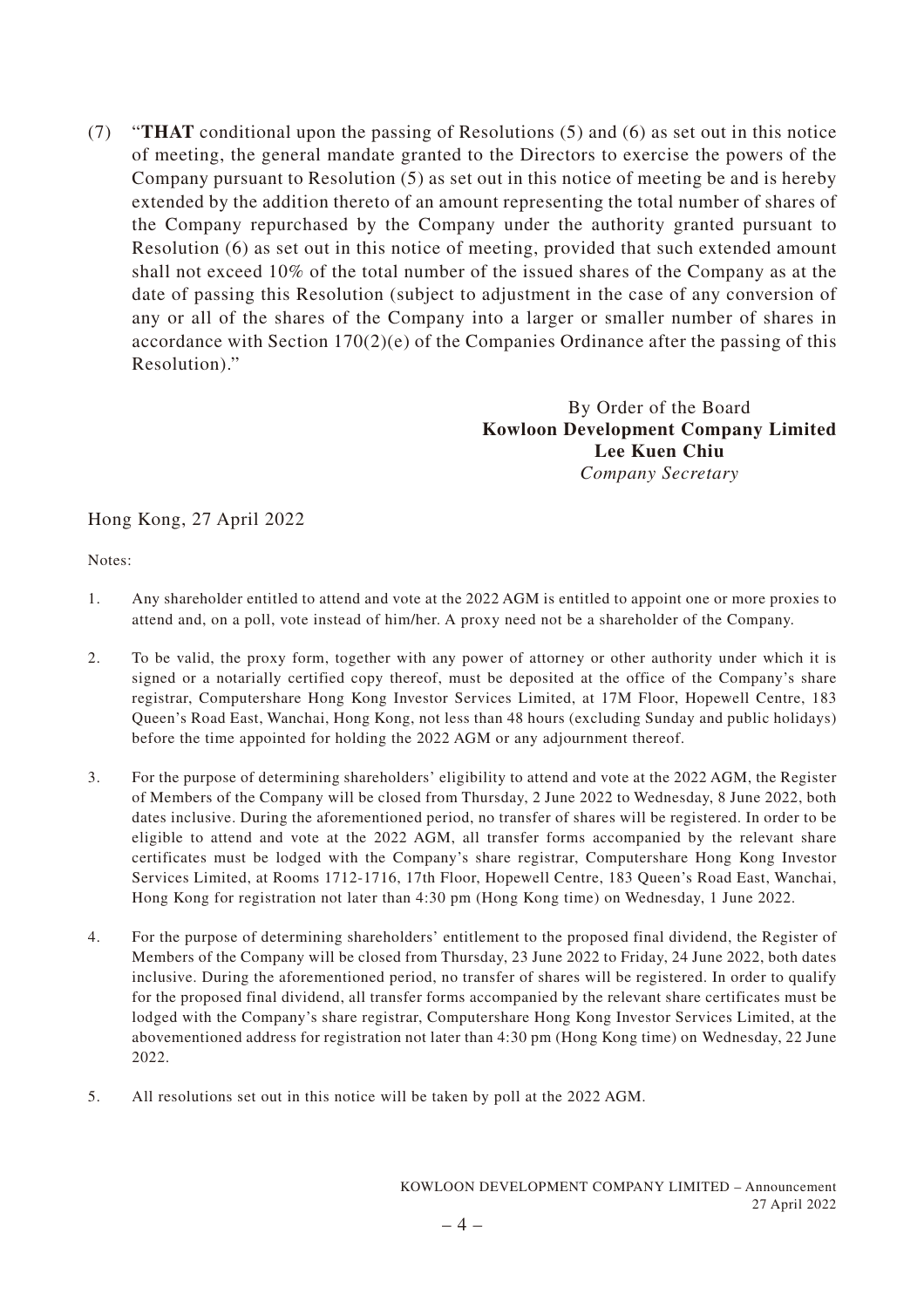#### 6. **BAD WEATHER ARRANGEMENTS**

The 2022 AGM will be held at Chiu Garden, 4th Floor, Pioneer Centre, 750 Nathan Road, Kowloon, Hong Kong on Wednesday, 8 June 2022 at 10:00 am (Hong Kong time) as scheduled regardless of whether or not a tropical cyclone warning signal no. 3 or below is hoisted or an amber or a red rainstorm warning signal is in force in Hong Kong at any time on that day.

However, if a tropical cyclone warning signal no. 8 or above is hoisted, or a black rainstorm warning signal or "extreme conditions caused by a super typhoon" announced by the Government is/are in force in Hong Kong at 7:00 am (Hong Kong time) on Wednesday, 8 June 2022, the 2022 AGM will not be held on that day but will be automatically postponed and, by virtue of this notice, be held at the same time and place on Thursday, 9 June 2022 instead. Shareholders may call the Company at (852) 2396 2112 during normal business hours or visit the website of the Company (www.kdc.com.hk) for details of the aforementioned arrangements.

Shareholders should make their own decision as to whether they would attend the 2022 AGM under bad weather conditions at their own risk having regard to their own situation and if they should choose to do so, they are advised to exercise care and caution.

#### 7. **PRECAUTIONARY MEASURES**

To safeguard the health and safety of the attendees of the 2022 AGM and to prevent the spreading of coronavirus disease 2019 ("**COVID-19**"), the Company will implement the following precautionary measures at the 2022 AGM:

- (a) Compulsory body temperature checks will be conducted on every attendee at the entrance of the 2022 AGM venue. Any person with a body temperature of over 37.3 degrees Celsius will not be admitted to the venue.
- (b) All attendees are required to wear surgical masks before they are permitted to attend and throughout their attendance of the 2022 AGM. Please note that no surgical masks will be provided by the Company and attendees should bring and wear their own surgical masks.
- (c) Every attendee must scan the "LeaveHomeSafe" QR code to record the visit and present the vaccination record pursuant to the "Vaccine Pass Direction" under the Prevention and Control of Disease (Vaccine Pass) Regulation (Chapter 599L of the Laws of Hong Kong) prior to entry into the 2022 AGM venue.
- (d) It is required to keep sufficient social distancing among all attendees. As a result, only a limited number of seats will be provided.
- (e) No refreshments or drinks will be served to the attendees at the 2022 AGM.
- (f) Any additional precautionary measures in accordance with the prevailing requirements or guidelines of the Government and/or regulatory authorities, or as considered appropriate in light of the development of COVID-19.

Any attendee, who (i) does not comply with the precautionary measures; (ii) is subject to any mandatory quarantine (including home quarantine) imposed by the Government or has close contact with any person under quarantine; (iii) is subject to the Government's prescribed testing requirement or direction and has not tested negative; or (iv) has any flu-like symptoms or is otherwise unwell, may be denied entry into or be required to leave the 2022 AGM venue, at the absolute discretion of the Company as permitted by law. However, attendee will be able to vote by submitting a voting slip to the scrutineer at the entrance of the venue.